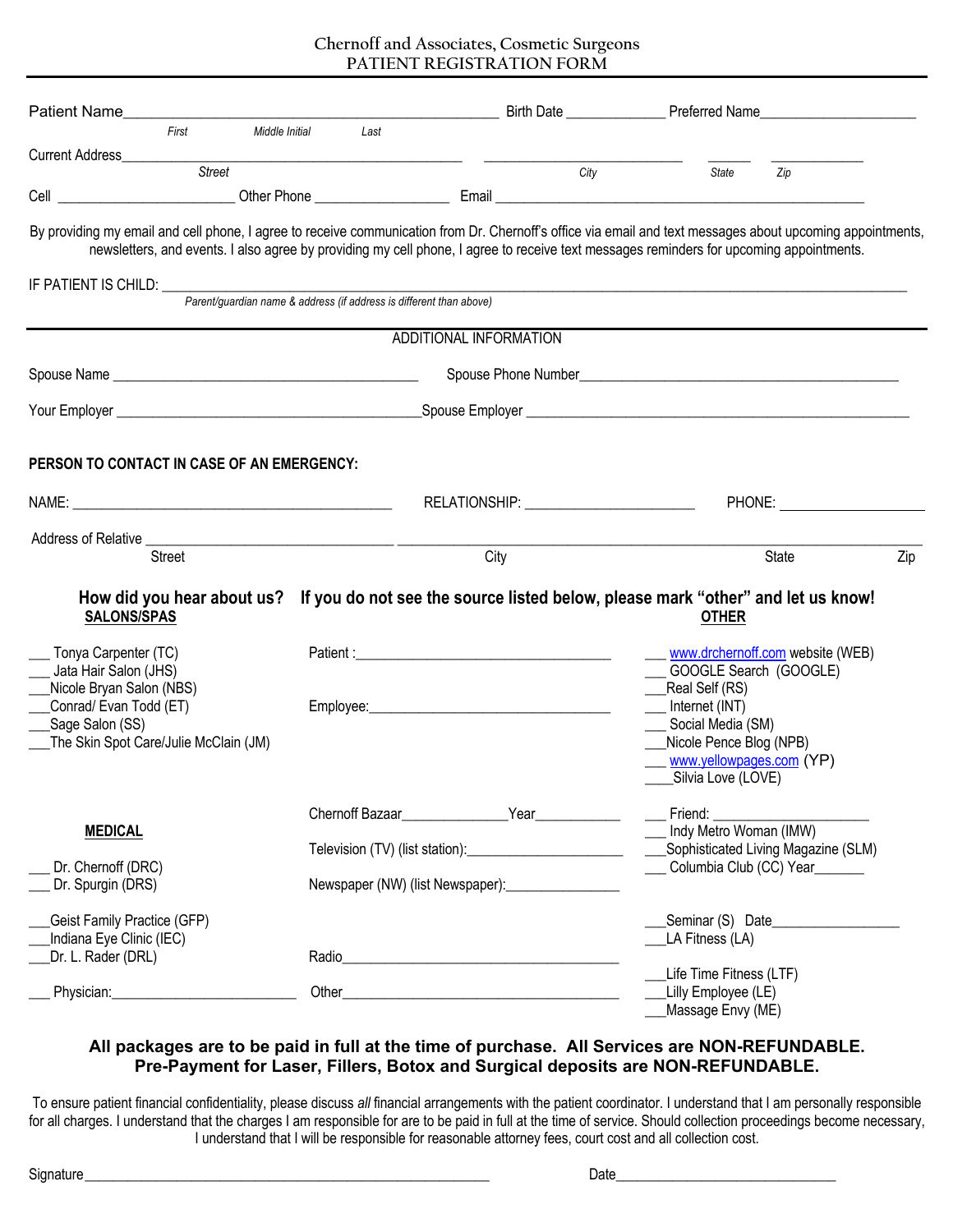

## **Photo & Video Release Form**

I grant permission to Chernoff Cosmetic Surgeons to use my video, interview, and photo for the following purposes: conference presentations, educational presentations or courses, informational presentations, on-line (website), television, newspaper, social media, and patient education.

There is no time limit on the validity of this validity of this release nor is there any geographic limitation on where these materials may be distributed. I waive any right to royalties or compensation for the use of my image or recording.

By signing this form I acknowledge that I have completely read and fully understand the above release. I release any and all claims against Chernoff Cosmetic Surgeons for using the material.

| Full Name                                                                                                                                                                                             |                                                                        |
|-------------------------------------------------------------------------------------------------------------------------------------------------------------------------------------------------------|------------------------------------------------------------------------|
| Address                                                                                                                                                                                               |                                                                        |
|                                                                                                                                                                                                       |                                                                        |
|                                                                                                                                                                                                       |                                                                        |
|                                                                                                                                                                                                       |                                                                        |
|                                                                                                                                                                                                       | Date                                                                   |
|                                                                                                                                                                                                       |                                                                        |
| If this release is obtained from a presenter under the age of 18, then the signature of that<br>presenter's parent or legal guardian is also required.<br>Parent's Signature<br>Parent's Printed Name | Date                                                                   |
| Name                                                                                                                                                                                                  | I wish only for my picture to be used for chart purposes only.<br>Date |
|                                                                                                                                                                                                       |                                                                        |

IMPORTANT: If you would like to change your permission status for photo consent, please 1) send an email to info@drchernoff.com with your name and request to change your photo status; and 2) send a letter by mail to 9002 N Meridian Street, Suite 205 Indianapolis, IN 46260 with your request. I have read the policy on photo consent: *\_\_\_\_\_\_\_\_\_\_\_\_\_*

 *Patient Initials*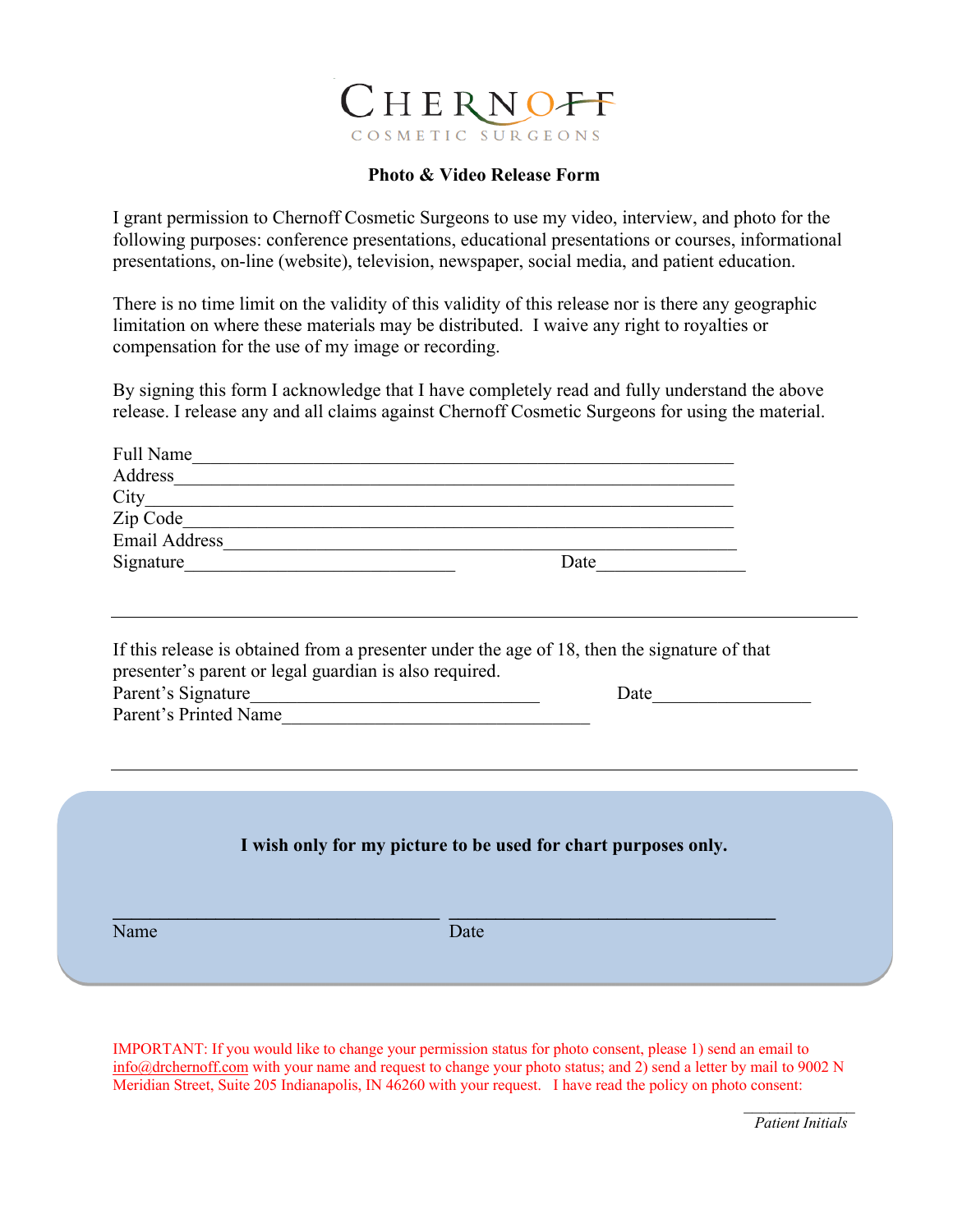

# PATIENT MEDICAL HISTORY

| NAME:                                                                                                                                                                                                        |                                      |                                    |                                                                                                                      | DATE:                                    |                |
|--------------------------------------------------------------------------------------------------------------------------------------------------------------------------------------------------------------|--------------------------------------|------------------------------------|----------------------------------------------------------------------------------------------------------------------|------------------------------------------|----------------|
| Reason for today's visit:                                                                                                                                                                                    |                                      |                                    |                                                                                                                      |                                          |                |
|                                                                                                                                                                                                              |                                      |                                    | Ht:_____ft _______in Wt:_____________lbs                                                                             |                                          |                |
| <b>ALLERGIES</b><br><u> 1989 - Johann Barbara, martxa alemaniar a</u>                                                                                                                                        |                                      | <b>SOCIAL HISTOY:</b>              | Married Single Divorced —<br>Widowed How Many Children?                                                              |                                          |                |
| Bee Stings Yes_____No____                                                                                                                                                                                    |                                      |                                    |                                                                                                                      |                                          |                |
| <b>Family History:</b><br><b>Breast Cancer</b> __ Yes __ No<br>Keloids __Yes __No<br><b>Bleeding or Genetic Disease</b> Yes No<br>Do you have a history of Adverse Reactions with anesthesia? ___ Yes ___ No |                                      |                                    |                                                                                                                      |                                          |                |
| <b>Medications/Supplements:</b>                                                                                                                                                                              |                                      |                                    | <u> Alexandria de la contrada de la contrada de la contrada de la contrada de la contrada de la contrada de la c</u> |                                          |                |
|                                                                                                                                                                                                              |                                      |                                    |                                                                                                                      |                                          |                |
| <b>Previous Surgeries:</b>                                                                                                                                                                                   |                                      |                                    |                                                                                                                      |                                          |                |
| <b>Past Medical History:</b>                                                                                                                                                                                 |                                      |                                    |                                                                                                                      |                                          |                |
| <b>Description</b><br><b>Dentures</b>                                                                                                                                                                        | <b>Yes</b><br>$\Box$<br>$\mathsf{L}$ | N <sub>0</sub><br>$\Box$<br>$\Box$ | <b>Description</b><br><b>Tuberculosis</b><br><b>Neurological Disease</b><br><b>Heart Disease</b>                     | <b>Yes</b><br>$\Box$<br>$\Box$<br>$\Box$ | N <sub>0</sub> |

Reviewed health and history with patient \_\_\_\_\_\_\_\_\_\_\_\_\_\_\_\_\_\_\_\_\_\_\_\_\_\_\_\_\_\_ \_\_\_\_\_\_\_\_\_\_\_\_\_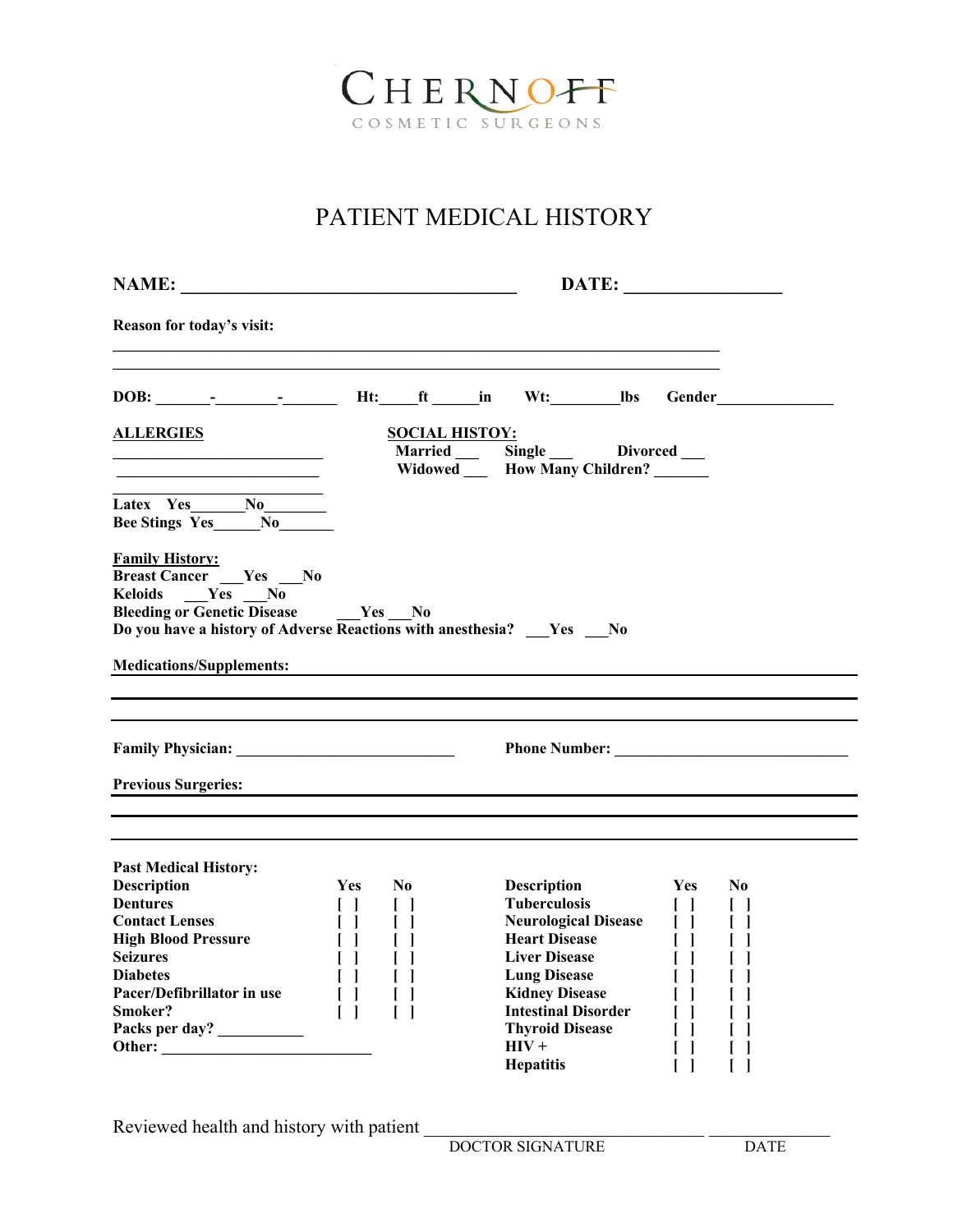

#### **NO SHOW & CANCELLATION POLICY**

We are often on a waiting list for appointments. In order to allow patients on our waiting list appointments, we kindly ask that you give **2 business days** (M-F) if canceling or changing an appointment. In the event of less than 2 business days or a "no show," there will be a charge of \$85.00 posted to your account.

**COSMETIC PROCEDURES**: All cosmetic procedures must be paid in full at the time of service. Surgical procedures must be paid in full before any procedure is performed.

**POLICY ON PACKAGE PURCHASES:** All packages purchased are to be paid in full at the time of purchase. Packages are non-refundable. Packages are non-transferable.

**SKIN CARE PRODUCT PURCHASES:** All returned unopened product boxes will be credited to your account and may be used toward any services if returned within 30 days of purchase. All opened product sales are final and cannot be refunded.

**RETURNED CHECKS:** There will be a charge in the amount of \$30.00 for any returned check. This policy is strictly enforced, and future treatments MAY be withheld until NSF checks have cleared the bank.

**FINANCIAL ARRANGEMENTS**: Our commitment of excellence through our various services is extended to you with regard to the payment of our services. In order to achieve this goal, definite payment arrangements must be established by your second visit. All charges quoted pertain only to Dr. Chernoff's charges additional charges will also be charged to you from outside sources with all surgery cases.

#### **ALL REFUNDS WILL BE PROCESSED WITHIN 120 DAYS OF APPROVAL.**

WAITING ROOM: We strive to provide the best treatment in a relaxing environment, so please make child care arrangements in advance and mute all cell phones.

**PRIVATE INSURANCE COVERAGE**: You are responsible for the full amount of our charges. You may keep your receipt and file directly with your insurance.

**NO INSURANCE**: Payment in full is expected at each visit. Should you require prolonged treatment; a monthly payment arrangement can be established. At the conclusion of your treatment, all services are to be paid in full within 60 days.

**WORKER'S COMPENSATION**: A confirmation, by phone or other means, is required to acknowledge the services as Worker's Compensation. If by letter, that letter should include a claim mailing address and the contact person at your place of employment.

**ACCIDENT CASES**: Accident cases are considered self-pay and we do not become involved in litigation of the settlement of these cases except where required by Federal law (Medicare/Medicaid). You will be given a receipt for any payment made to pursue your claim in these situations.

**NO CHALLENGE POLICY:** Services that are performed and are paid with a credit card, or financing third party are not eligible for payment challenges after services are provided. I will not challenge such credit, debit, or financing card payments once the services are provided. The practice encourages complete post-op care and follow-up interaction to address any issues that might arise, which are further addressed in the Revision Policy. I agree that this non-credit card challenge agreement is irrevocable.

By signing below, I certify that I have read and understand the above stated information. I understand, once again, that I am responsible for any amount not covered by insurance. I will also be responsible and liable for all collection of attorney fees incurred while enforcing collection of said amount.

Printed Name

Signed (Patient or responsible party) Date